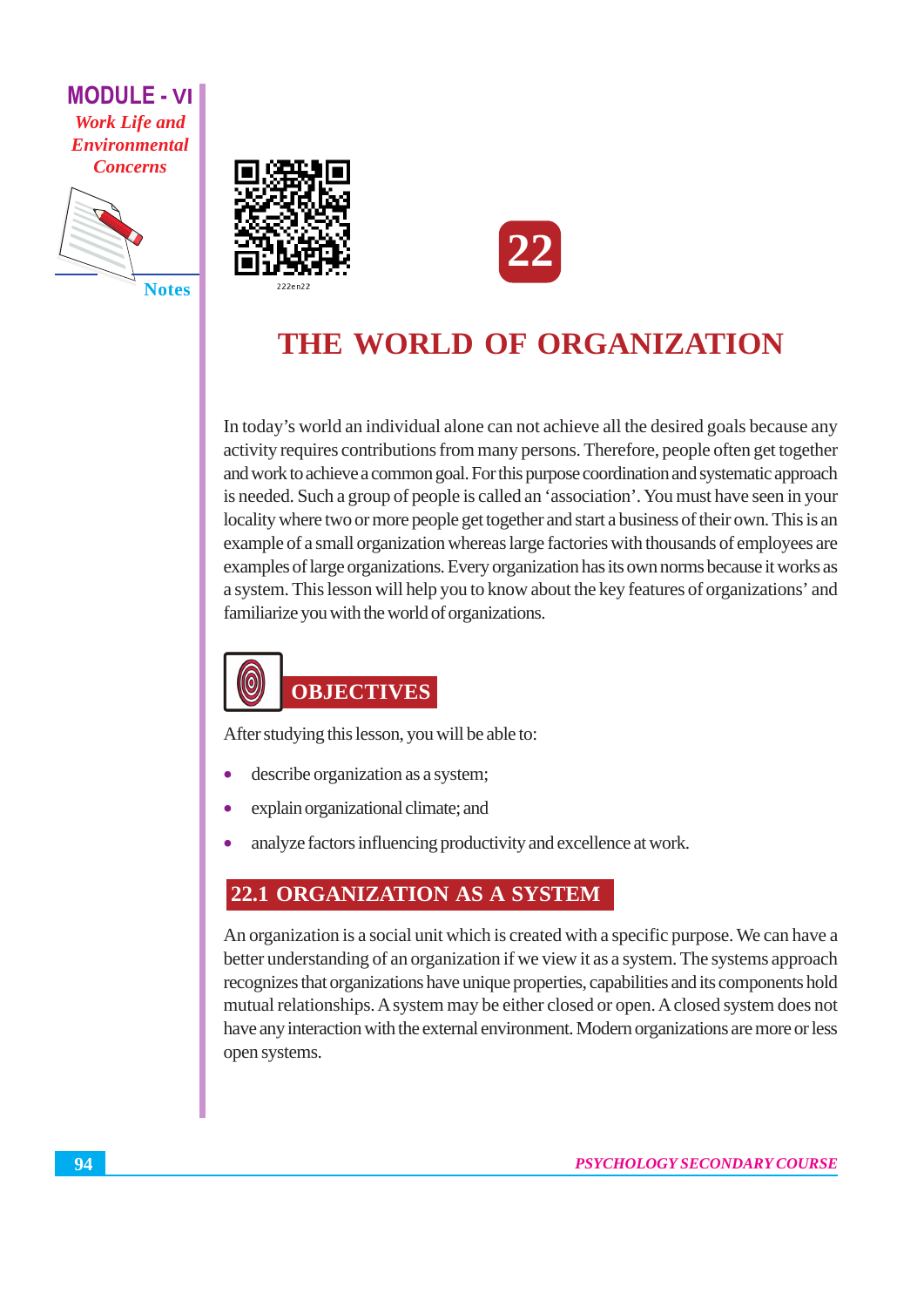An open system is in constant interaction with the environment. It is characterized by a continuing process of input, transformation, and output. The organizations get inputs from the environment and transform them into outputs which can be supplied to the environment. The organization gets feedback from the environment and takes suitable steps to meet the challenges and expectations of the environment. Let us understand these terms in detail.

**Inputs:** Each system takes certain kinds of inputs from its environment. These may be in the form of Human Resource (HR), Capital, Technology, Material, and Information. The inputs received from the environment are processed within the organization to produce the desired output.

**Outputs:** Outputs may be both intended as well as unintended. Intended outputs are usually called objectives. For instance high productivity is an intended objective. An unintended objective may be informal relations among the group members. It may however, be stated that all unintended consequences are not undesirable.

**Environment:** An organization is called an open system because it is influenced by and also influences the environment. The suppliers of inputs, customers and many other organizations constitute the environment of a system. Through the process of feedback the system gets connected with the environment.

#### **Activity 1**

#### **Learning About Organization**

Identify an organization in the region where you stay and describe the inputs, outputs and type of environment in connection with that organization.

Thus it is clear that organizations do not exist in a vacuum. They are social institutions operating in the larger society of which they are a part. The organization and the individual both share a reciprocal relationship. For example the nature of organizations and technology have all changed society. We are becoming used to modern amenities like computers, internet, mobile and other electrical appliances. Thus modern technology has transformed the life style in many ways. India has been primarily an agrarian society in the past, but with all the advancement it is moving toward an industrial mode of life. This shift has brought with it a change in the attitudes and values of the people. Competition and consumerism are becoming important in the context of growing market economy.

#### **Sub Systems of an Organization**

Organizations usually have a number of parts or sub systems. The key sub systems are described below:

**Goal Subsystem :** It comprises of the overall goals and objectives of the organization  $\ddot{\mathbf{n}}$ and also the specific goals of different departments and individuals in the organization.

## **MODULE - VI Work Life and Environmental Concerns**

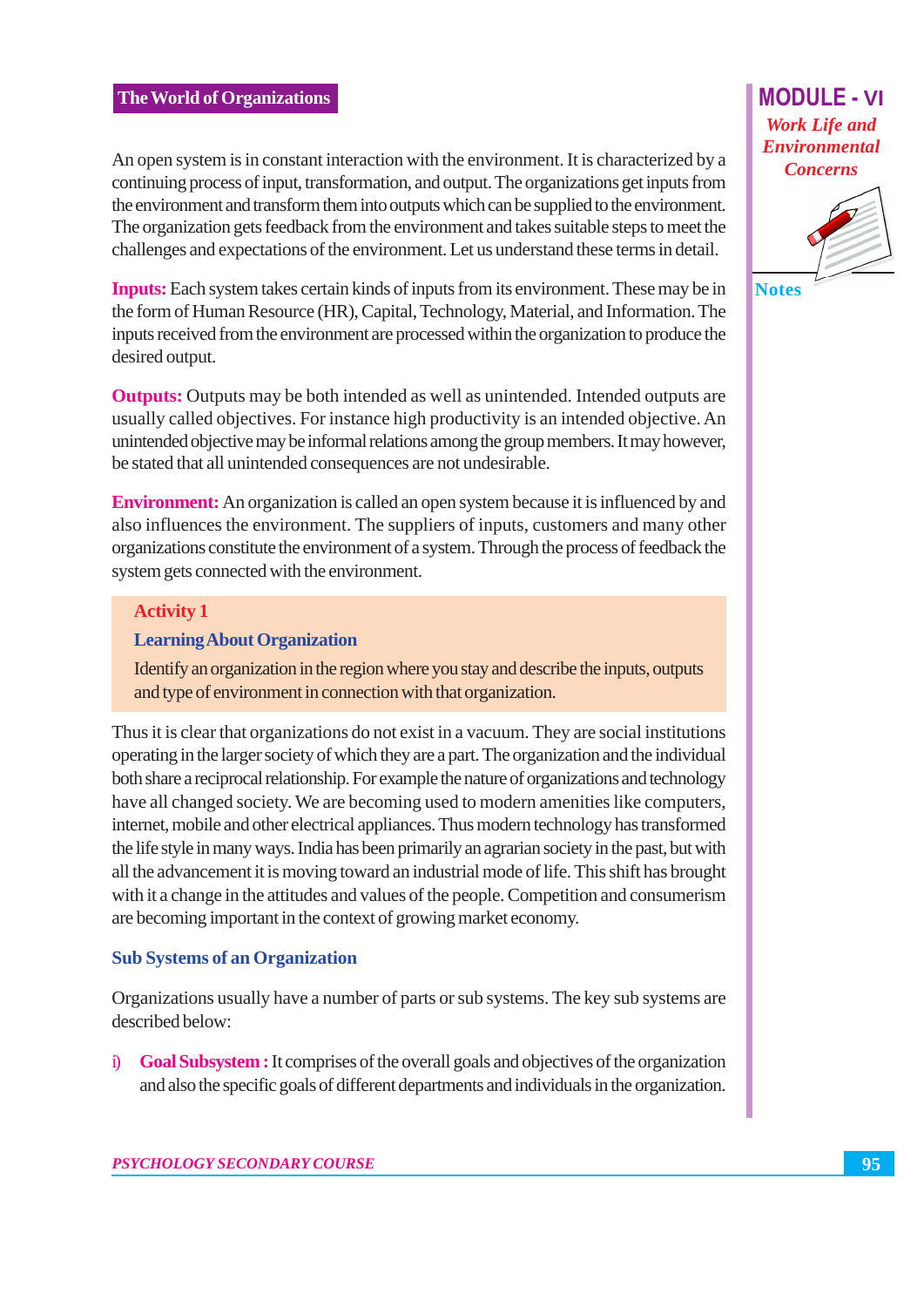

**Notes** 

- **Technical Subsystem:** This subsystem refers to the use of knowledge, facilities  $\ddot{\mathbf{n}}$ equipment and technology by the people who work in the organization.
- iii) **Managerial Subsystem**: This involves planning and co-ordination of the activities undertaken in the organization.
- iv) Structural Subsystem: People work together on well defined tasks and integrated activities in different units (like production, marketing, HR) or departments. They make up the structural subsystems.
- v) Psychological Subsystem: People live in social relationships within an organization. This must not be viewed simply in terms of people and technology but also in terms of coordination or structure of work tasks based on following certain rules, regulations, norms, and values.

It may be remembered that each of the subsystems has its specific significance. For example the goal subsystem determines what work, task, and activities should be undertaken. It is important that these goals and objectives are in agreement with the goals of the society at large.

## 22.2 ORGANIZATIONAL CLIMATE

Climate is the atmosphere of an organization, a relatively enduring quality of its internal environment, which is experienced by the members and influences their performance. It conveys the impression people have about the internal environment within which they work. It may also be viewed as the degree to which organizational rules are reinforced by the administrative component. It also represents the attitudes of the organizational members toward the organization itself.

Thus organizational climate often distinguishes one organization from another. It is relatively enduring over a period of time, and influences the behaviour of the members of an organization. It may be noted that there may be differences in the climate of different departments like HR, production, research and development.

In understanding organizational climate it is necessary to know how organization members communicate and relate to each other, the amount of cooperation between the level of satisfaction and so forth. All these factors determine the effectiveness of an organization. An organization is likely to be more effective if there is two – way communication; employees are cooperative and have a positive view of the organization. Such employees have higher job satisfaction and commitment. Their productivity will also be higher. A positive organizational climate results in making employees more satisfied and productive.

## **Determinants of Climate**

Many factors determine the climate of an organization. At least four of these seem especially relevant. These are: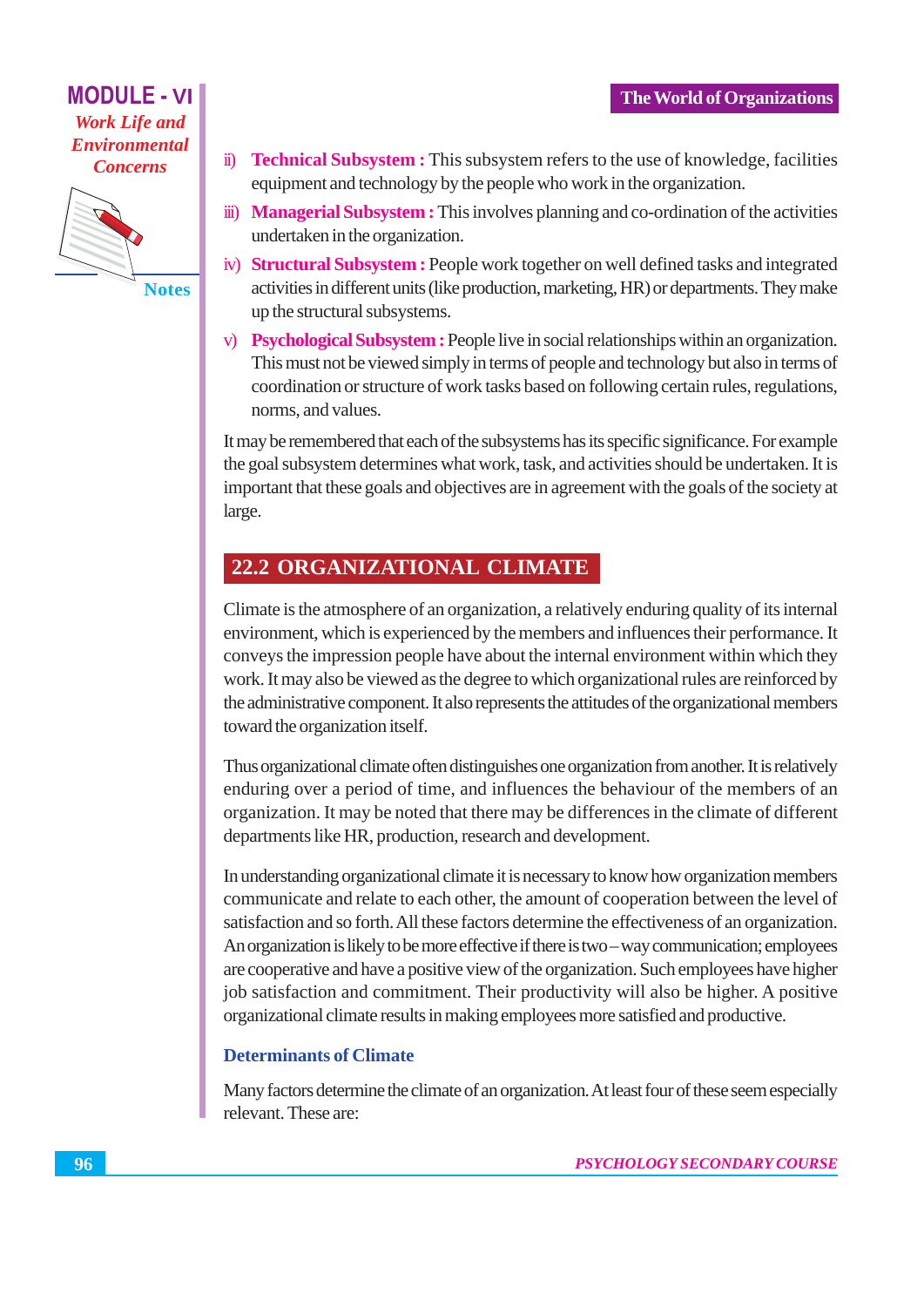#### **The World of Organizations**

- i) Organizational Structure: It is the frame work of authority responsibility relationship in an organization. It clarifies who is to supervise whom and who is responsible to whom. It serves as the basis of interpersonal relationships between supervisors, subordinates and coworkers. For example if the top management feels the need to give greater emphasis to the subordinates, it will follow a decentralized structure. This means there will be fewer layers in the hierarchy and employees would be encouraged to participate in decision making. But if top management likes to maintain greater consistency in decision making, it would follow a centralized structure.
- ii) Technology: The nature of technology employed by an organization also influences the organizational climate. For example routine technologies like assembly lines tend to create rules, leading to a rigid climate where trust and creativity are low. More dynamic and changing technologies e.g. aerospace engineering seem to lead to greater trust and personal responsibility for task accomplishment.
- **iii)** External Environment: External events or factors that have relevance for employees may also affect the climate. For example when economic conditions are severe, organizations are forced to cut down the number of employees. Those who remain would probably perceive the climate as threatening with little warmth, support and low motivation.
- iv) Management Policies and Practices: Managers who provide their subordinates with more autonomy and feedback contribute significantly to the creation of achievement oriented climate leading to greater productivity.



- 1. What is an organization?
- 2. Give two examples of input from the environment in an organization.
- 3. Name any three subsystems of an organization.

## 22.3 INTERPERSONAL RELATIONSHIPS AT WORK

Performing a task in an organization often involves contributions by many people. It is a social activity. Virtually any kind of work requires social interaction with several individuals. The salesman interacts with his customers, the doctor with his patients, the supervisor with

## **MODULE - VI Work Life and Environmental Concerns**

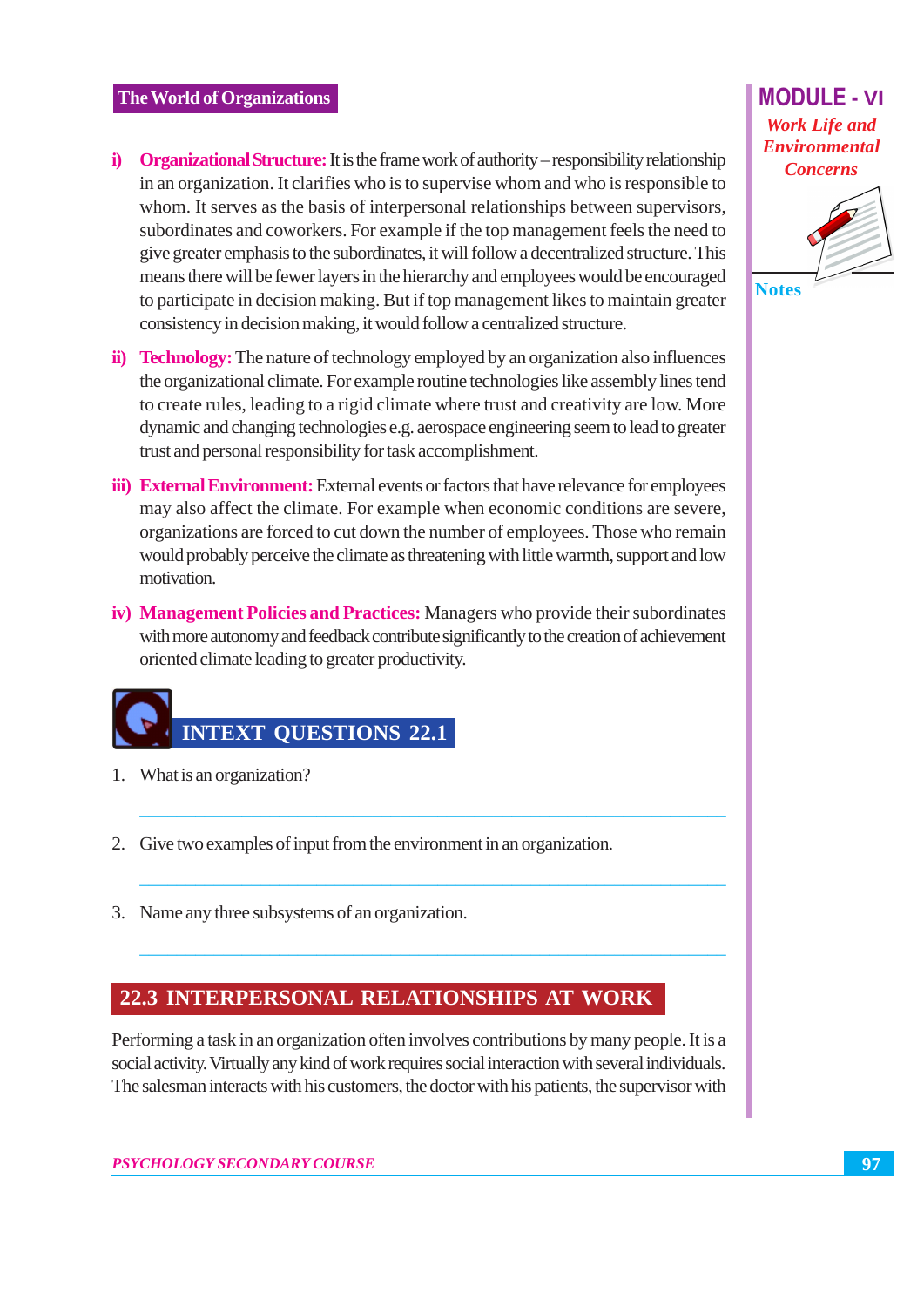#### **The World of Organizations**

## **MODULE - VI Work Life and Environmental Concerns**



**Notes** 

his subordinates and the teacher with students. Further, most workers are members of one or more work groups with whom they may interact more frequently.

Interpersonal relations may be seen to form contracts. These contracts involve agreements to interact in particular ways. We may interact with many people but may not necessarily enter into a relationship. A relationship comes into existence only when we have certain expectations about appropriate ways of behaving.

In the work context employees build different kinds of relationships with others. These may be a result of both the formal work role and the position in the organizational hierarchy. People have to interact with the boss, with coworkers and the peer group.

#### **Superior-Subordinate Relationship**

Every employee has to build a relationship with the boss to seek instructions and guidance. It is the boss who allows (or disallows) the subordinate to participate in decision making, gives assignments, evaluates performance, determines pay increments and decides who has to be promoted. The kind of relationship that an employee shares with the boss depends upon the leadership style adopted by the boss. These are described in Box 22.2.

| <b>Leadership Style</b> | <b>Nature of Relationships with Workers</b>                                                                                                                                                            |
|-------------------------|--------------------------------------------------------------------------------------------------------------------------------------------------------------------------------------------------------|
| Authoritarian:          | Management directs and uses threats and punishment to<br>enfore orders and get the work done by subordinates.<br>Involves one way downward communication.                                              |
| Paternalistic:          | Basically authoritative but permits some participation to<br>subordinates. Involves two-way communication between<br>boss and subordinates. Rewards and threats are employed<br>to enforce the orders. |
| Consultative:           | Orders are issued and goals set after consultation with the<br>employees. Team work is encouraged to some extent.                                                                                      |
| Participative:          | Employees are fully involved in setting the goals and two-<br>way communication becomes the norm.                                                                                                      |

Generally the more the boss takes into consideration the needs and judgments of the subordinates and the more participative his style of functioning the greater the productivity and satisfaction of the employees and the less the absenteeism and employee turnover.

#### **Relationship with Co-workers and Peer Group**

We spend more time with our colleagues than with anyone else. The work group context affects our experiences at the work place. Relationship with coworkers does not develop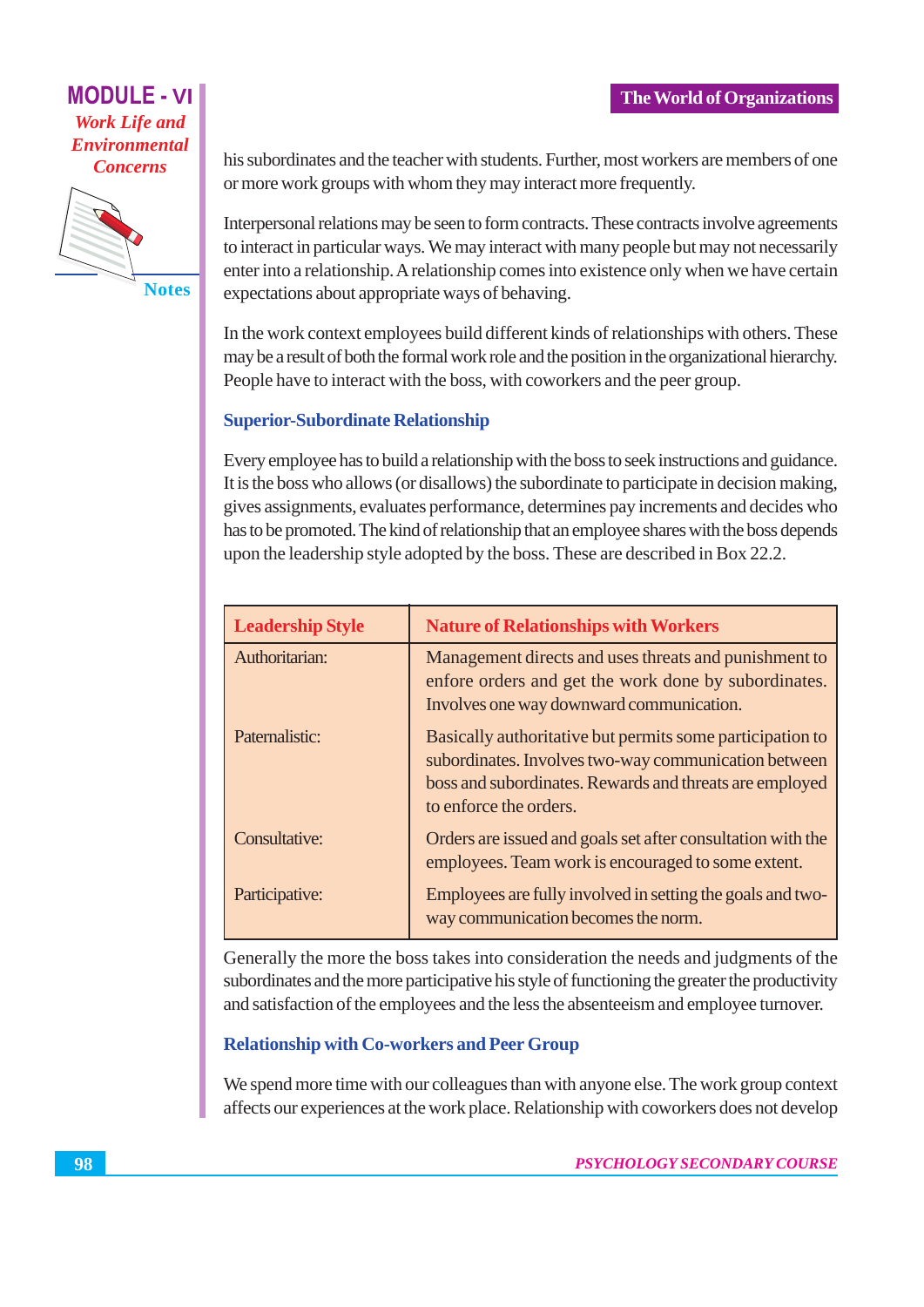according to rules and regulations as stated in formal terms. Relationship with peer group often develops as a result of common taste, likes and dislikes. Some employees are more interdependent on their coworkers and provide an opportunity for the employees to have greater ease in interaction. Also coworkers provide an opportunity for the employees to compare their beliefs with similar others. It is likely that a newcomer will first look at his/ her work group peers for appropriate ways of behaving. For example the employee may learn from his peer group that is not appropriate to give an opinion about the company policy even when asked by the boss. Besides, learning the unwritten rules within the organization the peer group also provides an outlet for employees to express their emotions which they cannot do with their supervisors. So such relationships provide job satisfaction and increase organizational commitment.

One critical factor which helps establishing the context for the development of interpersonal relationships and adopting the work roles is the process of organizational socialization.

#### **Organizational Socialization**

The process of organizational socialization refers to the process by which an individual employee acquires the knowledge and skills necessary for assuming a place within the organization. Before entering any organization we are socialized on a number of occasions from early life by our parents and others about how to behave in particular ways as members of society. At every stage in life we have to get accustomed to the changes faced. Just as adjustments need to be made when people get married, have children etc. in the same way when an individual joins a work organization he has to learn to interact and collaborate with others, and build relationships with others. These relationships then help to have knowledge about accepted behaviours and attitudes within the organization. Entering a work organization serves as an important basis for adult socialization. This kind of socialization is a continuous process and not a single event. It continues as a person shifts from one work role to another and one environmental situation to another. It is a two-way process where not only does the individual internalizes the values, goals and objectives of the organization but the organization also has to adapt itself to cater to the needs of the diverse workforce made up of women and other minority groups.

Thus both the individual and the organization adapt to each others' needs as each has a set of expectations that must be met. There seems to be a psychological contract between the two. A psychological contract is not a written document but a shared understanding that aids in the process of fulfilling mutual expectations.

#### **Communication**

The effectiveness of all interpersonal relations lies in the quality of communication. It is through communication that we are able to exchange thoughts, feelings, emotions and experiences to others. For the smooth functioning of any organization the members of the organization should be able to communicate among themselves.

## **MODULE - VI Work Life and Environmental Concerns**



99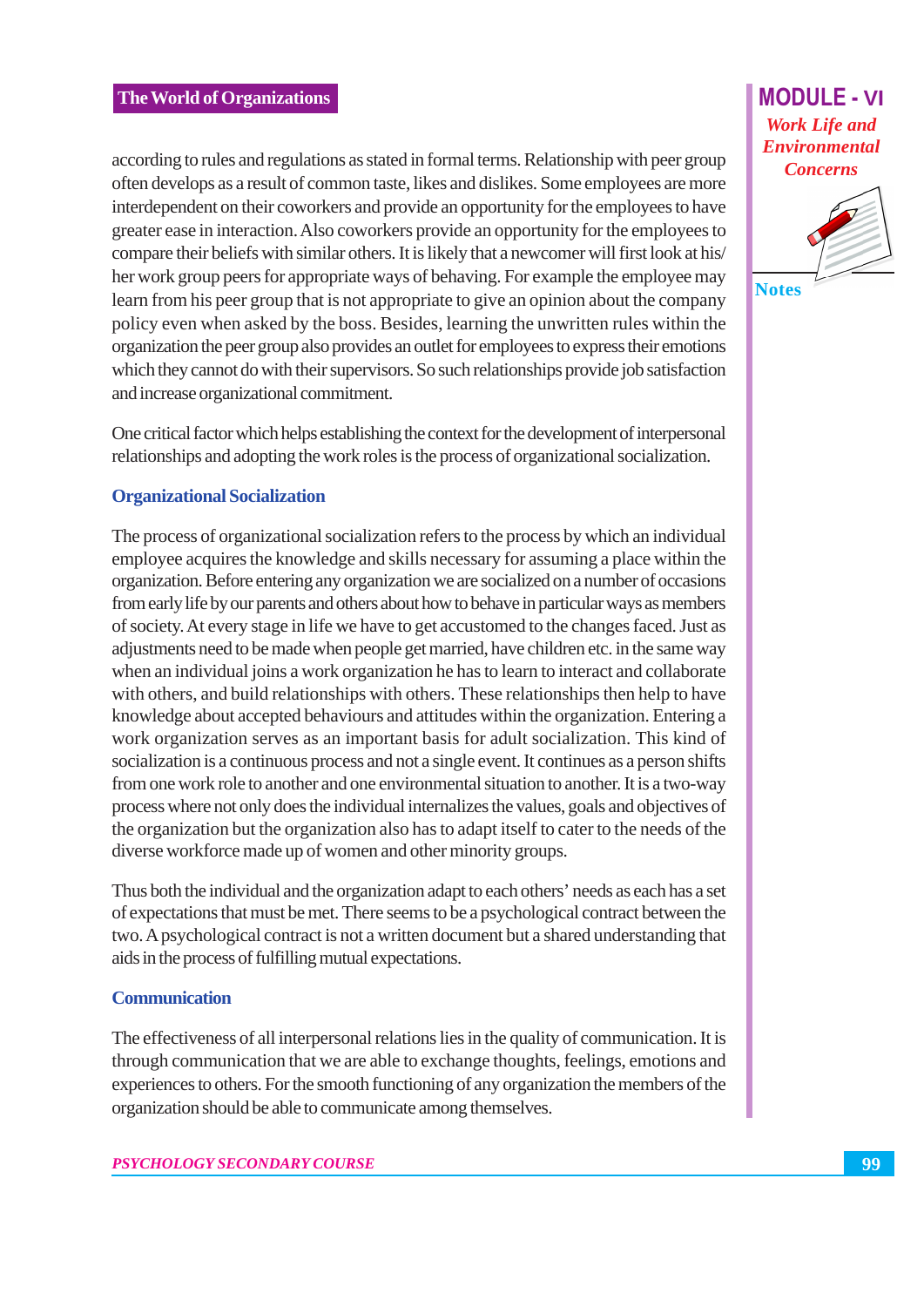

**Notes** 

Meaning: Communication entails the transfer of meaning between a sender and receiver. It establishes a common frame of reference for understanding among individuals. Although some basic form of communication occurs between all living organisims nonetheless, only human beings have the unique capacity to transmit information with the help of symbols. Symbols could refer to simple objects in the physical world like tables, chairs, books etc, or they may refer to activities like eating, reading, sleeping and so forth. At an abstract level symbols may be used to refer to concepts like intelligence, truth, worthiness, etc. The use of language by humans represents the most evolved use of symbols. Communication may be spoken or written. It may take place between (a) two individuals, (b) in a group, (c) in the entire organization, and (d) with masses.

Organizational communication may entail the use of computers. Thus from the point of view of organization both mechanical and human communication become important. The general communication process is discussed in detail in lesson 20.

## 22.4 PRODUCTIVITY AND EXCELLENCE AT WORK

When organizations meet the expectations of the people every one benefits i.e. owners, employees, customers and local communities in which they operate. Then they are considered effective. However, when they exceed the minimum standards of effectiveness they may be considered to have achieved excellence. Over time excellence brings reputation - that is when an organization is regarded and recognized for superior performance. To achieve excellence an organization must be productive and be able to transform inputs into outputs at minimum cost. Individual behaviour in organizations is jointly determined by two factors – the characteristics of the perceived environment and the characteristics of the individual. The perceived environment or climate has been examined in some detail earlier. Let us examine the role of individual characteristics and the way they influence productivity and excellence at work, and ultimately the success or failure of an organization.

When questions about organizational output and productivity are analyzed from the standpoint of individual employees the importance of good job performance becomes apparent. Without superior performance at all levels of the organization, the objective of attaining goals and thereby achieving productivity becomes very difficult. Any organization will be able to successfully meet its objectives, only when individual employees are able to meet their personal goals. Thus, it becomes important to identify the factors responsible for individual performance which has repercussions for organizational productivity and excellence in the long run.

#### **Factors Influencing Productivity and Excellence**

The important factors which influence an individual's performance and thereby productivity are as follows.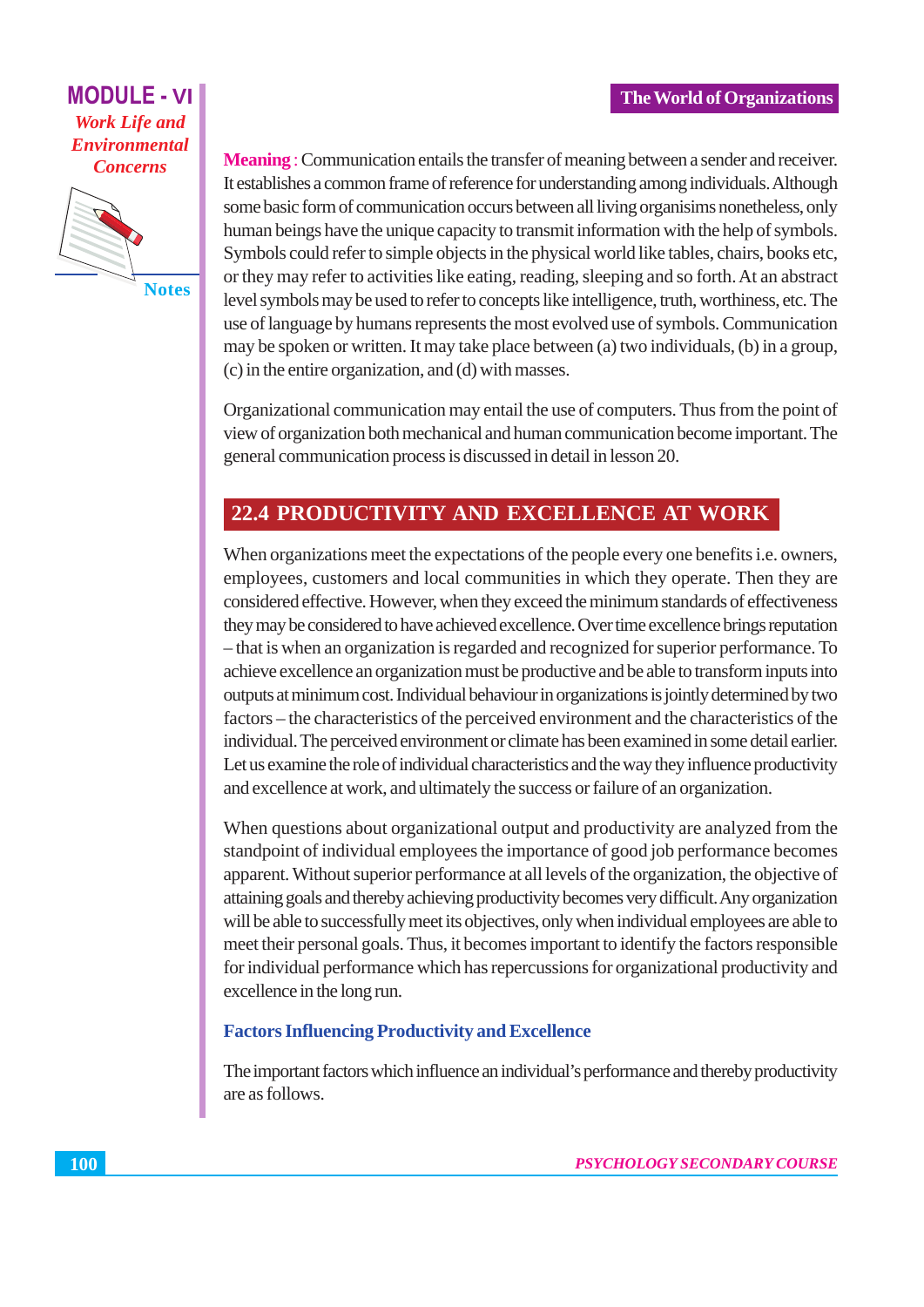#### i) Abilities, Aptitudes and Interests

Ability, aptitude and interest represent those individual characteristics that largely determine an employees capacity to contribute to an organization. These attributes are relatively stable over time, though some changes are possible through training. Concern here is not so much with a detailed examination of the range of human attributes and their measurement but rather with the implications of variations in such attributes as they affect productivity and excellence in organizational settings. These have been discussed in detail in lesson 20.

Employee's abilities can affect productivity and performance in many ways. For instance managerial success has been shown to be closely related to the level of one's intellectual capacities (for e.g. verbal comprehension, reasoning ability and memory). In fact, it has been suggested that at higher levels in the organizational hierarchy intellectual abilities are important for managerial performance. This would entail selecting and recruiting employees with appropriate abilities and offering jobs which are sufficiently challenging. Hiring employees of superior intellectual capacities and then placing them on a dull and routine job would shift their performance and have an impact on productivity. Additionally productivity is also dependent on the appropriate match of the personality traits and interests of a person with the right job profile.

#### ii) Role Clarity

The degree to which an individual understands the job requirements and work objectives the more energy will be at the disposal of goal directed activities. Moreover, role clarity is related to increased goal commitment, involvement and productivity. These are two role related problems which can serve to diminish productivity. In the long run they are (a) role ambiguity and (b) role conflict. Role ambiguity exists where individual is confronted with two sets of role demands that are incompatible. For instance an employee's supervisor may ask to increase the number of goods produced, but the coworkers may be emphasizing the need to maintain the number of items produced at the current level. This has a direct impact on organizational productivity to the extent that the goal related role prescriptions of the employee come in conflict with other demands. Thus organizations which attempt to integrate personal or group goals with organizational objectives help to satisfy both sets of demands and alleviate conflicts.

#### **iii)** The Performance Environment

In order to increase productivity at work it is important for managers to understand the nature of the performance environment where goal directed activities take place, and to be able to modify this environment where needed. This would ensure a more suitable atmosphere for employee effort, performance and ultimately productivity and excellence.

## **MODULE - VI Work Life and Environmental Concerns**



**Notes**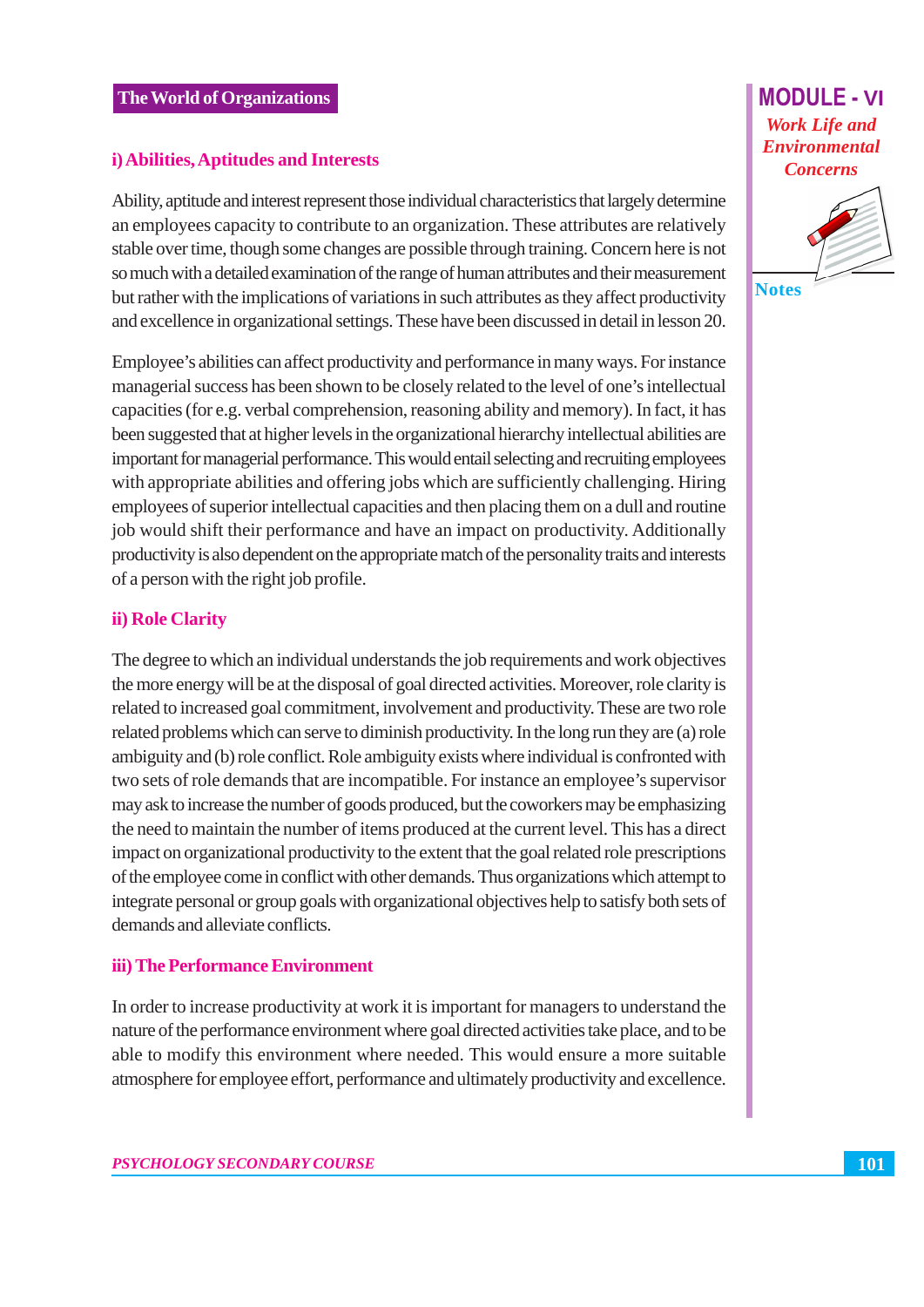

**Notes** 

## **22.5 STRATEGIES FOR DEVELOPING PRODUCTIVITY AT WORK**

Four principal strategies exist for developing and enhancing productivity and excellence at work : (1) employee selection and placement; (2) training and development (3) task design and (4) performance appraisal and rewards. Together, such activities can contribute substantially to improving productivity at work which ultimately is a key factor in contributing to organizational excellence. These are explained below.

#### i) Employee Selection and Placement

By selecting only those with high ability and skill levels, high initial motivational levels and then placing them on suitable jobs – organizations can improve the initial quality of at least some of the human inputs which go on to determine excellence at work. Recruitment and selection may also substitute for employee socialization and training. If desirable employees can be secured through a combination of recruitment and socialization, it would ensure organizational success.

#### ii) Training and Development

Training can serve to develop the capabilities not only in the present job but also future jobs. In fact training is an investment in employees (a talent bank) that can be drawn upon in the future. Employee training programmes may take a variety of forms including information presentation techniques (such as lectures), case studies, role play and so forth.

#### iii) Task Design

The effects of task design on productivity and excellence are two-fold. In general increasing the amount of variety, autonomy, responsibility, feedback and task identity (or completeness of task) can improve performance. The important thing then for both individuals and organizations is to understand the need-strength and goals for redesigning the jobs.

#### iv) Performance Appraisal and Rewards

Finally, a variety of methods are available to guide, direct and reward employee-behaviour. Formal performance appraisal and appropriate use of reward system represent two such methods.



State whether the following statements are True or False :

- 1. Work is a social activity.
- 2. All works require social interaction.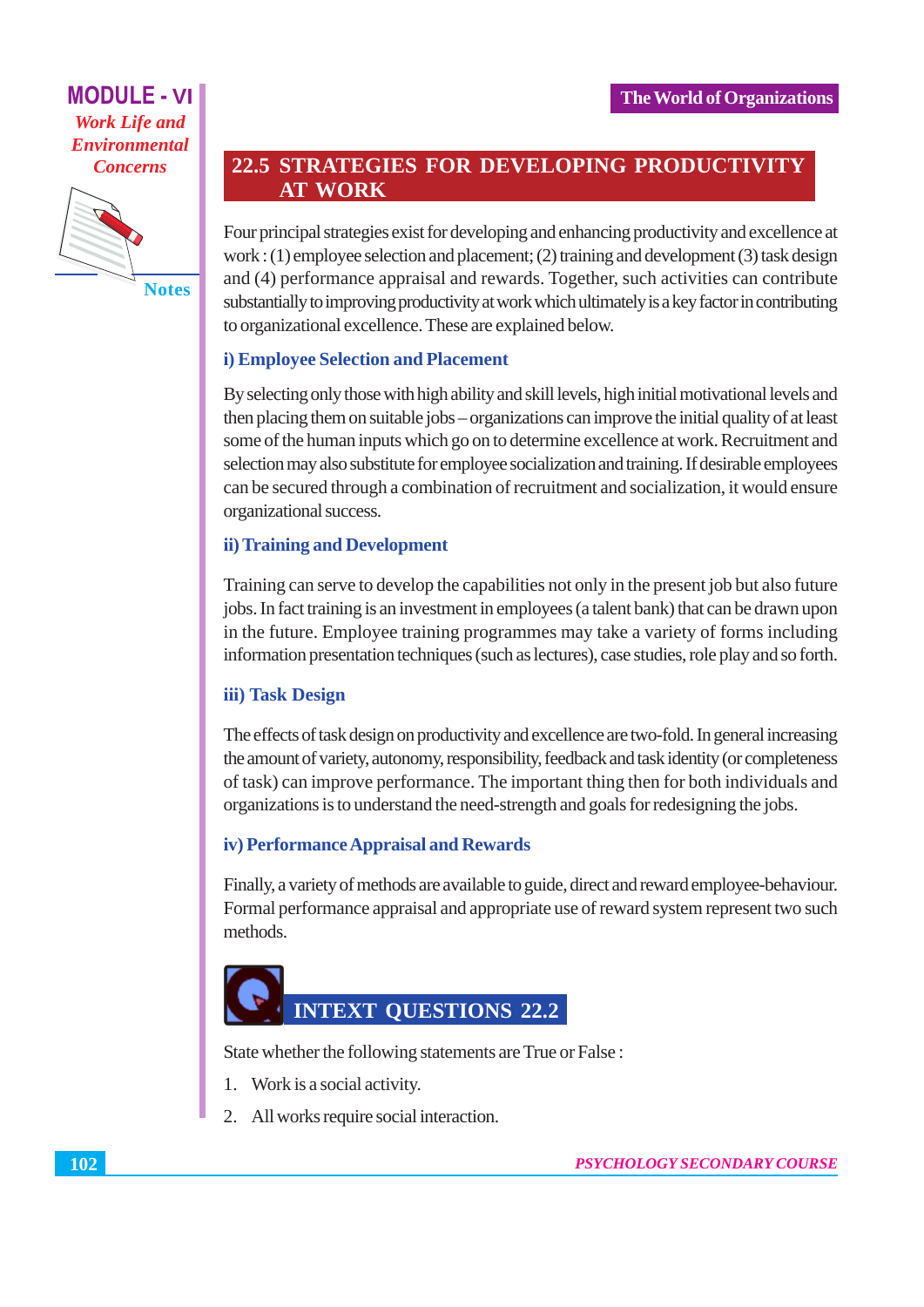#### **The World of Organizations**

- 3. In authoritarian relationship employees are fully involved in setting goals.
- 4. The process of organizational socialization is a factor in determining the development of interpersonal relationships at work.
- 5. Role clarity influences productivity at work.



- An organization is a social unit which is formed with a specific purpose.
- As an open system an organization gets feedback from the environment and takes suitable steps to meet the challenges and expectations of the environment.
- Organizations have a number of parts or sub systems such as Goal Subsystems, Technical Subsystem, Managerial Subsystem, Structural Subsystem, Psychological Subsystem.
- The organizational climate may be defined as a set a characteristics that describe an organization and that distinguish one organization from another. These characteristics are relatively enduring over a period of time, and influence the behaviour of the members of an organization.
- Many factors determine the nature of climate prevalent in an organization. These include organizational structure, technology, external environment and management policies and practices.
- The effectiveness of all interpersonal relations hips rests on communication.
- To achieve excellence an organization must be productive and be able to transform inputs into outputs at minimum cost.
- Factors influencing productivity and excellence include abilities, aptitude and interests; role clarity and performance environment.
- Strategies for developing productivity at work are employee selection and placement,  $\bullet$ training and development, task design, performance appraisal and work.

# **TERMINAL EXERCISE**

- 1. Describe any two subsystems of an organization.
- 2. List the determinants of organizational climate and explain any two determinants.
- 3. Write short note on any two of the following:
	- $i -$ Relationship with co-workers.

#### PSYCHOLOGY SECONDARY COURSE

## **MODULE - VI Work Life and Environmental Concerns**



**Notes**